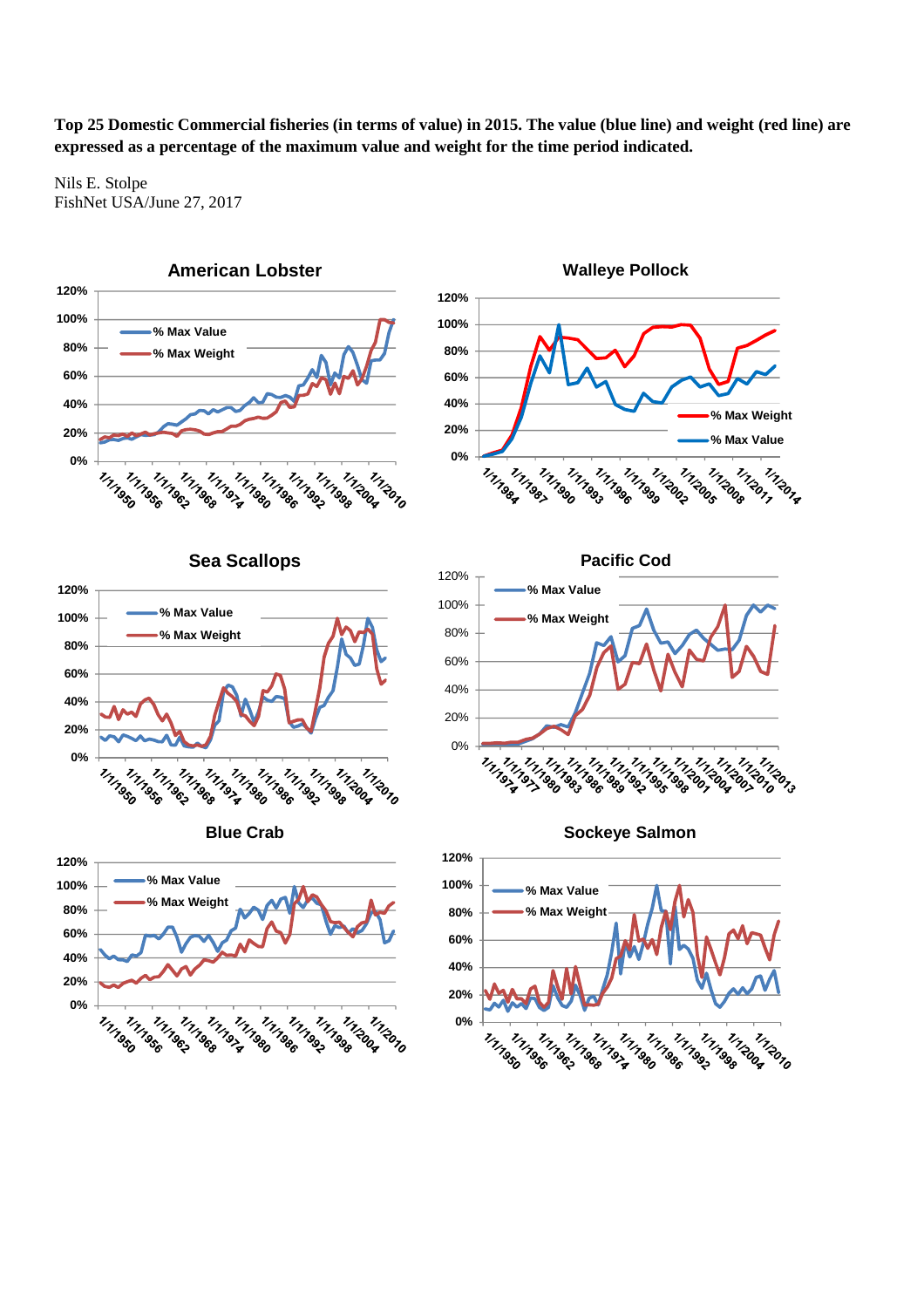

**Crab - Snow/Tanner**





**Pink Salmon**



**Sablefish**



**King Crab**









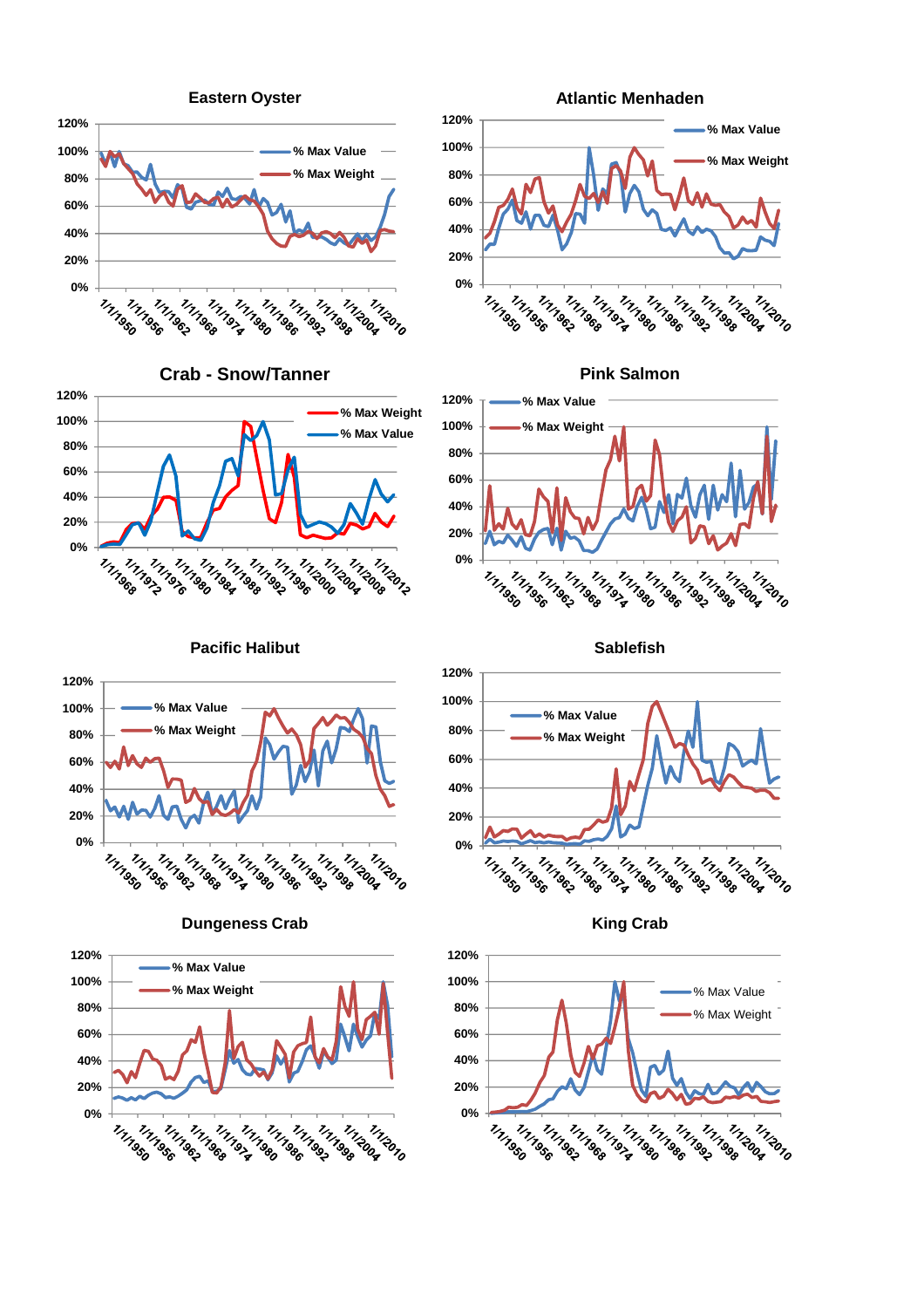





**Quahog Clam**









**Caribbean Spiny Lobster**